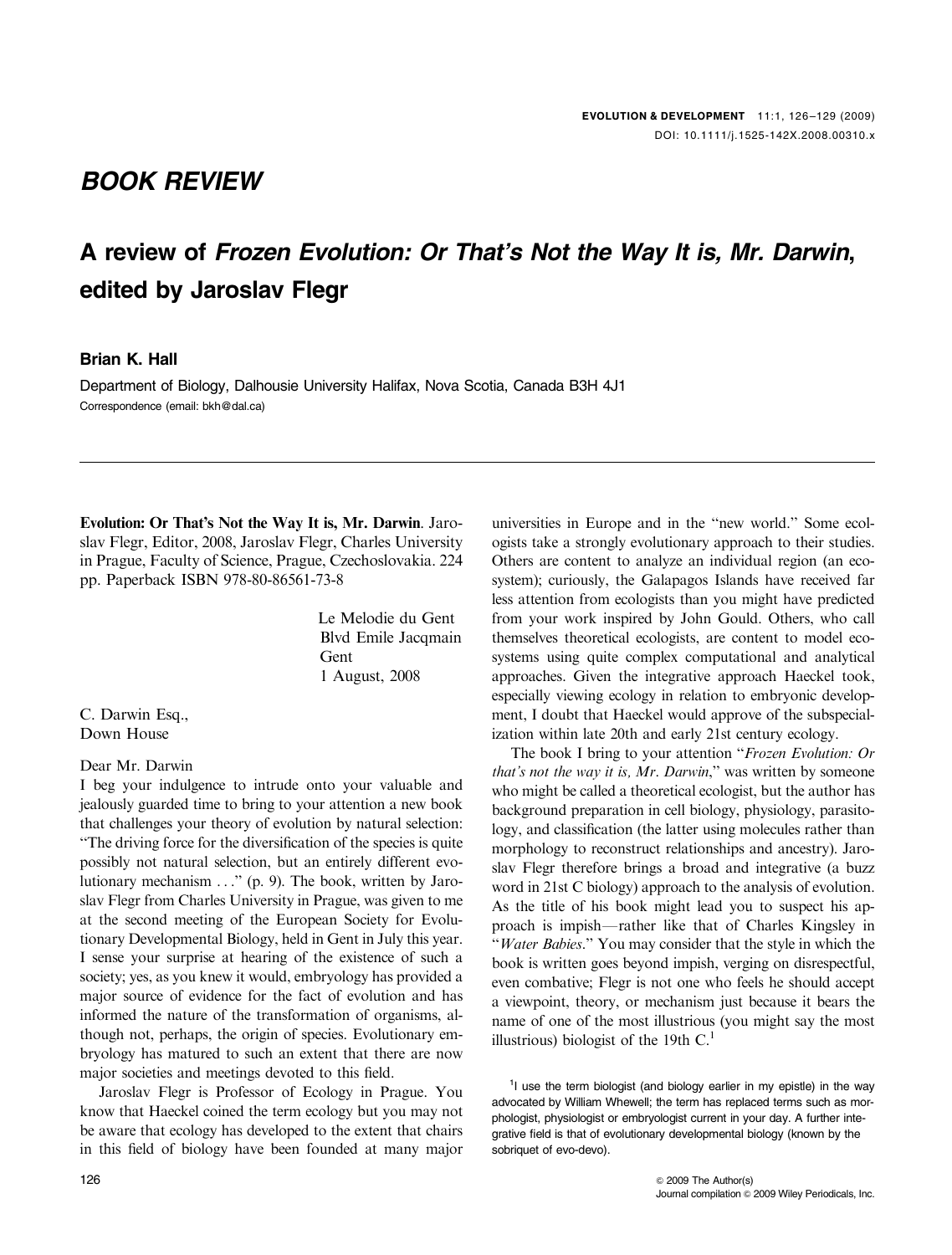I beg your further indulgence, dear Mr. Darwin, to outline the main themes in the book to make you aware of the difficulties some biologists still have with natural selection as the main driving force of evolutionary change and organismal transformation. Yes, I know, you thought you had refuted all the possible arguments in the numerous editions of ''The Origin,'' and all that remained was to find the mechanism of inheritance. I regret that to that end, gemmules and pangenesis have not stood the test of time-two much blending I am afraid. August was right when he separated the germ line from the soma, although even there we find that the species in most phyla lack a germ line.

Inheritance of acquired characters, upon which you placed much emphasis, also has been ousted, although, curiously, epigenesis has revealed several modes of transmission of information from generation to generation, including substances in the ööplasm that determine such major components of the embryo as germ layers and the dorso-ventral axis. Whether these modes of transmission are mechanisms of inheritance aside from ''the'' mechanism of inheritance (which is encoded in a substance in the nucleus in particles known to you as determinants but to us as genes, and arranged along the chromosomes) is a subject of hot debate. Indeed it is one of the reasons Flegr wrote his book, the Czech version of which received a nomination for ''Book of the Year'' (yes, we have such awards now) and the Magnesia Litera award in 2007.2

The book is "one long argument," a phrase that will resonate with you as it does with us; some 20th C evolutionary biologists used it to their advantage in picking away at your theory. The essence of the argument is ''that the vast majority of species'' cannot respond to natural selection and so are ''evolutionary frozen.'' Your immediate response will be that this must be the work of someone who does not believe in evolution-a creationist or advocate of intelligent design would be our response—evolutionary frozen being seen as a code word for designed. And if designed, there must be a designer. But no, Flegr is an evolutionary biologist, active in research, especially on evolutionary parasitology. How can an evolutionary biologist maintain that most species are not subject to change?

Evolution is change not stasis, as you demonstrated with so many examples in your magisterial book. Flegr begins by outlining your contributions, with some emphasis on the often-forgotten or unknown fact of history that you did not discover evolution. Evolutionary ideas had been circulating and becoming more generally known, even entrenched, before 1859. What you did was to provide a theory of the forces that drive evolution. Flegr claims that your theory of evolution through natural selection could not operate under the conditions of soft (Lamarckian) inheritance you advocated. We know this problem concerned you and that you spent much time after 1859 seeking a mechanism of inheritance, settling upon pangenesis as noted above. But the lack of a mechanism of inheritance did not cause you to abandon your theory. You had natural selection as verified through artificial selection; you documented variation in natural populations and within species; you were sure that a mechanism of inheritance would come.

In Chapter 3, Flegr outlines the theory of inheritance that was developed once the nature of inheritance (genes, later DNA—the substance of which genes are made and which gives them their property of storing and replicating information) had been discovered. The combination of ''Darwinism'' (your theory) with genetics in the 1930s produced what was and still is known as the New Synthesis. Flegr is seeking a ''postneodarwinism'' that includes processes other than natural selection in the generation of diversity.

One process is the occurrence of accidental events, which Flegr argues have led to some key innovations but also to random extinction of species. Accidental for Flegr need not mean nonbiological. Perhaps a better term would be random processes. Flegr presents genetic drift as an accidental (random) process in which some genes accumulate in a population other than in response to natural selection. Population geneticists, Mr. Darwin, have demonstrated repeatedly that genes can accumulate as a result of such a random process, especially in a species in which population size is small and generation time rapid.

A second random process is what Flegr calls genetic draft, a process by which a gene that has no effect or even a harmful effect, may accumulate because it is carried along by being located on a chromosome near a gene that is beneficial. Here the process seems to be accidental but not random; strong selection for the associated gene can produce a directional change, especially if the direction of selection extends over many generations.

You Mr. Darwin were concerned not to regard some creatures as higher or lower than others. Jaroslav Flegr shares your concern and so attempts to separate organization from complexity. While acknowledging that complexity and organization have both increased during evolution, Flegr posits that complexity is an evolving property and organization a fundamental property of living systems. Sponges and comb jellies, one of which is regarded as representing the ancestral metazoan condition (depending on which tree of life you support) are highly organized but come out low on the complexity scale, whether we measure complexity by the number of types of cells present or by the number of processes operating in members of each group.

With these five chapters as background, Flegr launches into speciation without natural selection. He chides you, as many have done, on devoting insufficient space in your book

<sup>&</sup>lt;sup>2</sup>The book is now available free on line at http://natur.cuni.cz/flegr/frozen/ index.php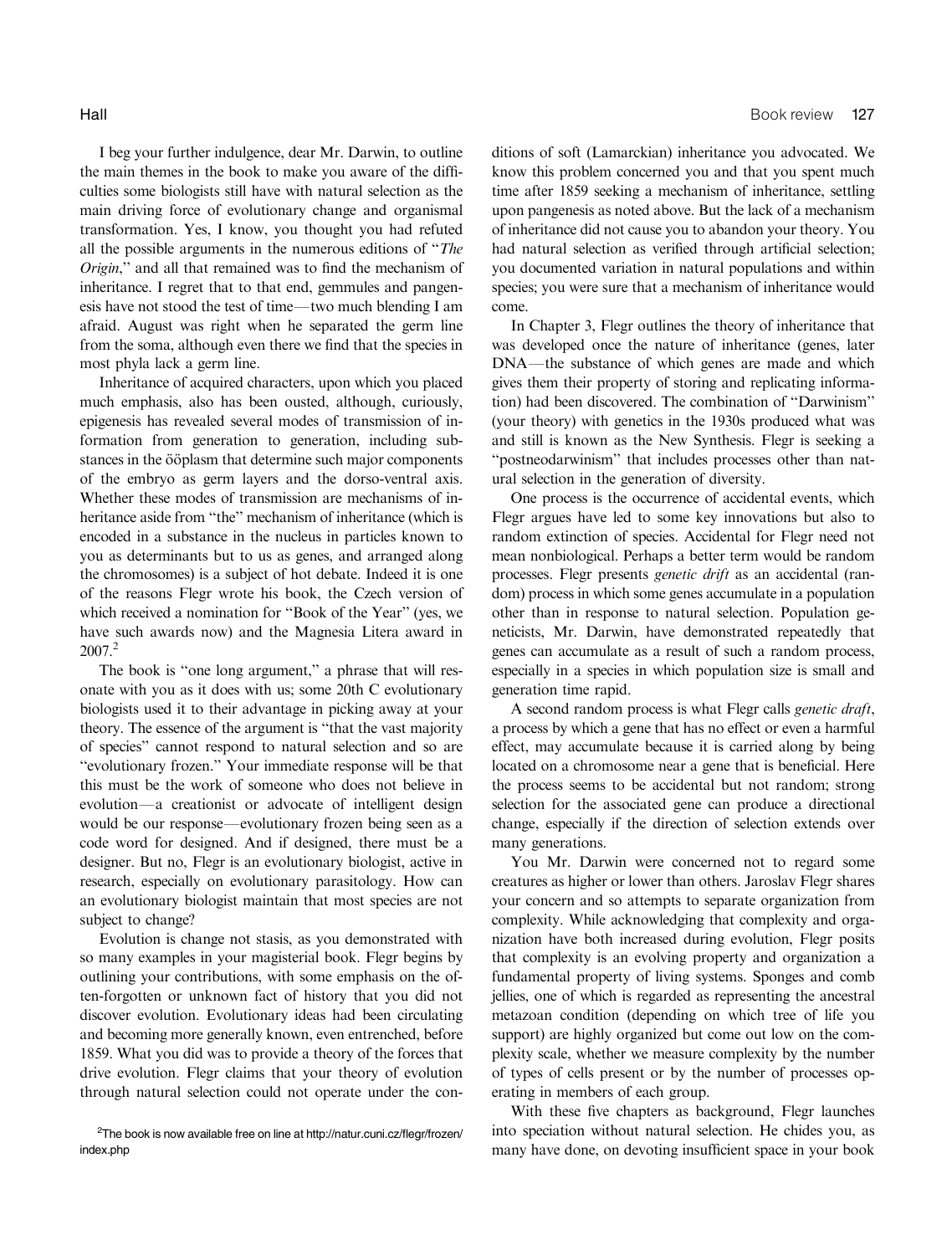to how new species arise, in part because you gave far less prominence to geographical isolation as a central mechanism in speciation, placing too much emphasis on natural selection; or so says Flegr. Now we believe that to obtain the necessary reproductive isolation within a population to initiate a new species, the population or populations must be subdivided in ways that prevent or minimize their contact with other populations. Flegr invokes a mechanism that you could not because it involves units—genes—that confer inheritance on organisms, more particularly the frequency of genes in a population. He argues that neither selection coefficients of genes—the way we assign potential input to the evolutionary process to a gene—nor biological fitness—the effect selection has on the number of offspring an individual can pass on to the next generation—adequately describe evolutionary potential. He wants to invoke an approach that allows us to determine the likelihood that a gene will be involved in (even determine) an evolutionary stable strategy (ESS). Once a particular ESS predominates in a population it will be almost impossible to replace with another strategy and so will determine or direct subsequent evolutionary change.

So you see Mr. Darwin, Flegr wants to shift the emphasis to a gene-centered evolutionary process in which genes compete for survival rather than one in which phenotypes compete for survival, with successful phenotypes dragging genes along behind them. He follows Richard Dawkins and William Hamilton in shifting the locus of selection to what has become known as the selfish gene in which variants of a single gene (we call them alleles) compete to pass on the greatest number of copies to the next generation. Sometimes this will coincide with survival of the fittest individuals but most of the time it will not.

This shift to the gene is but the first step in Flegr's resynthesis of the synthesis. He goes beyond Dawkins and Hamilton to make the case that competition between alleles of a single gene locus cannot work in sexually reproducing organisms. The problem is the old one of epigenesis and preformation. The genes of an organism—its genotype—are not inherited preformed from the parents. Three sources of change are documented:

- (1) Some genes have two alleles one dominant over the other, but many genes have many alleles with complicated patterns of interactions. Such polymorphism makes inheritance of beneficial alleles problematic.
- (2) Alleles and genes interact, genes often being inherited as integrated sets. Beneficial allelic change would have to go beyond single alleles.
- (3) Consequently, any mechanisms that depends on the biological fitness of the gene being tied to its frequency in the population, is fraught with the problems of how such an allele could accumulate.

The offspring inherit a new genotype created by the combination of genes from the male and female parent. As a consequence, single alleles with selective advantage cannot build up in the population. So, Flegr rejects Darwinism (natural selection) and Dawkins–Hamiltonism (selfish genes).

What, you ask, does he assert in their place?

He asserts a particular form of geographical isolation in which a small part of a population splits of  $f$ —nothing controversial there—taking with it only a small part of the genetic variation present in the original population. There could a problem here; the latter need not be the case. If the original population is small and occupies a uniform environment we would not expect to find subsets with ''only a small part of the genetically determined variability.'' If an avalanche isolated a subset of individuals it is quite likely that those individuals would represent a random sampling of the population. But Flegr is thinking of situations more like the following:

Imagine frogs that occupy different levels along the slope of a mountain at various stages of their life cycle. Suppose that a subset was isolated because of an unusual temperature increase during the breeding season, a sufficient increase that only those that could develop/survive at this higher temperature survived. Given the differential temperature tolerances of embryos, tadpoles and adults, it may only be the tadpoles that survive. This subset has become isolated by a physical change in the environment (temperature) but also because they carry genetic variants allowing survival under the conditions that forced the split. They do not represent a random sampling of the population. As envisaged by Flegr the isolated subset carries a random sampling of the genes of the population and as a consequence of the resultant genetic similarity or even identify of the individuals in a the population, can be subject to Darwinian evolution (p. 145). In the frog example, the former would not be true, the latter would.

This difference is important because for Flegr new variability accumulates in the population over time and the population-new species then freezes. In the frog example, a subset of genetic variation is present from the outset of the separation, thereby facilitating evolutionary change from the outset. Any freezing would reflect (i) a new balance between the genotype and the new environment, and (ii) stasis until the environment changed again, rather than the freezing of speciation because of new genetic variation arising. The difference is subtle but critical; one grounds speciation in existing genetic variation and adaptation to a new environment in response to natural selection. The other grounds speciation in the origin of new genetic variation in the absence of any phenotypic adaptation to the new environment: '' . . . the basic assumption of the theory of frozen plasticity [is grounded in] 'greater evolutionary plasticity of a genetically more uniform population than of a genetically diverse population . . .''' (p. 161).